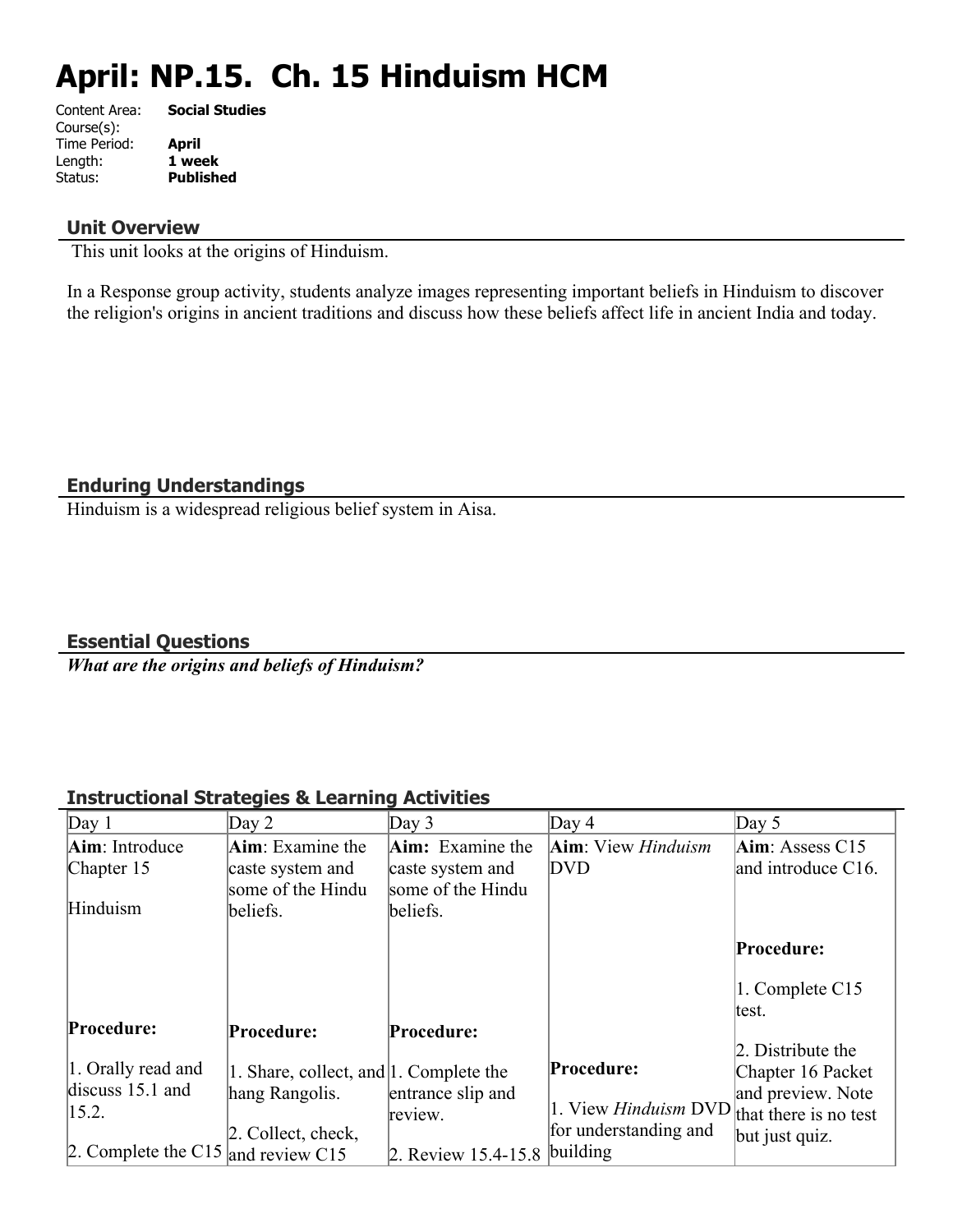| Preview Activity in<br>C <sub>15</sub> Packet. | vocabulary.                      | packet.                  | tolerance/acceptance.       | $\beta$ . View the<br>Buddhism PPT for |
|------------------------------------------------|----------------------------------|--------------------------|-----------------------------|----------------------------------------|
|                                                | 3. Complete Packet               | 3. Students pair up      | 2. Complete and review      | loverview.                             |
| 3. Complete                                    | 15.2 in the packet.              | and review the           | entrance slip.              |                                        |
| Vocabulary page in                             | 4. Complete packet               | vocabulary.              | 3. Complete Hinduism        | 4. Complete C16                        |
| C <sub>15</sub> packet.                        | 15.3 as guided                   | 4. Begin Hinduism        | Acrostic Poem.              | Preview Activity and                   |
| 4. Begin Rangoli by                            | practice.                        | Acrostic.                |                             | then begin C16                         |
|                                                |                                  |                          |                             | vocabulary.                            |
| showing samples.                               | 5. Begin 15.4 in                 |                          |                             |                                        |
| $5.$ Distribute                                | packet                           |                          |                             |                                        |
| template and assign.                           |                                  |                          |                             |                                        |
|                                                |                                  |                          |                             |                                        |
| Ask How will you                               |                                  |                          |                             |                                        |
| make yours unique?                             |                                  |                          |                             |                                        |
|                                                |                                  |                          |                             |                                        |
| Assessment:                                    |                                  | <b>Assessment: C15</b>   |                             | Assessment:                            |
|                                                | <b>Assessment: Packet Packet</b> |                          | <b>Assessment: Hinduism</b> |                                        |
| Reading 15.1 and                               | $15.2 - 15.3$                    |                          | Acrostic Poem               | $C15$ test                             |
| 15.2                                           |                                  | Standards:               |                             |                                        |
|                                                | Standards:                       |                          | Standards:                  |                                        |
| Standards:                                     |                                  | 6.2.8.A.3.a.;            |                             |                                        |
|                                                | 6.2.8.A.3.a.;                    | $6.2.3.D.2.b.$ ;         | (6.2.8.A.3.a.;              | Standards:                             |
| 6.2.8.A.3.a.;                                  | $6.2.3.D.2.b.$ ;                 | $6.2.8.D.3.a.$ ;         | $6.2.3.D.2.b.$ ;            |                                        |
| $6.2.3.D.2.b.$ ;                               | $6.2.8.D.3.a.$ ;                 | 6.2.8.D.3.d.             | 6.2.8.D.3.a.;               | 6.2.8.D.3.d.                           |
| $6.2.8.D.3.a.$ ;                               | 6.2.8.D.3.d.                     |                          | 6.2.8.D.3.d.                |                                        |
| 6.2.8.D.3.d.                                   |                                  |                          |                             |                                        |
|                                                |                                  |                          |                             | Homework:                              |
|                                                |                                  |                          |                             |                                        |
|                                                | <b>Homework:</b>                 |                          | Homework:                   | Complete C16                           |
| Homework:                                      |                                  | Homework:                | <b>Hinduism Acrostic</b>    | Vocabulary                             |
|                                                | Finish the C15                   |                          |                             |                                        |
| Complete Rangoli;                              | packet                           | Study Packet for         | Poem;                       |                                        |
| Read Chapter 15                                |                                  | $C15$ test; Begin        |                             |                                        |
|                                                |                                  | <b>Hinduism Acrostic</b> | $C15$ online game           |                                        |
|                                                |                                  |                          | Study Packet for C15        |                                        |
|                                                |                                  |                          | test                        |                                        |

# **Integration of Career Readiness, Life Literacies and Key Skills**

|                 | Awareness of and appreciation for cultural differences is critical to avoid barriers to<br>productive and positive interaction.                             |
|-----------------|-------------------------------------------------------------------------------------------------------------------------------------------------------------|
| TECH.9.4.8.CI.4 | Explore the role of creativity and innovation in career pathways and industries.                                                                            |
|                 | An individual's strengths, lifestyle goals, choices, and interests affect employment and<br>income.                                                         |
|                 | Gathering and evaluating knowledge and information from a variety of sources, including<br>global perspectives, fosters creativity and innovative thinking. |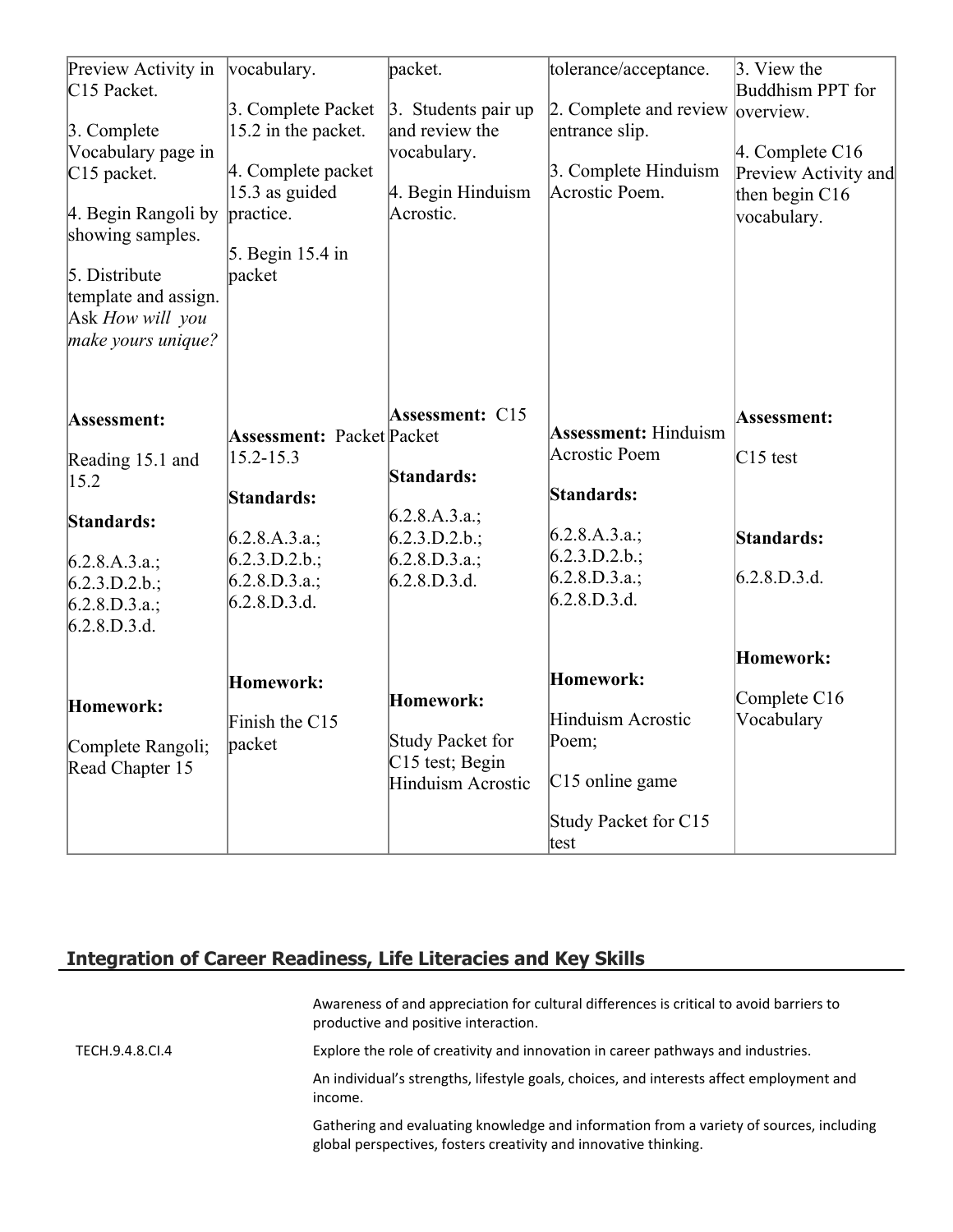| TECH.9.4.8.GCA.2      | Demonstrate openness to diverse ideas and perspectives through active discussions to<br>achieve a group goal.                                                                            |
|-----------------------|------------------------------------------------------------------------------------------------------------------------------------------------------------------------------------------|
| <b>TECH.9.4.8.GCA</b> | <b>Global and Cultural Awareness</b>                                                                                                                                                     |
|                       | Increases in the quantity of information available through electronic means have<br>heightened the need to check sources for possible distortion, exaggeration, or<br>misrepresentation. |
|                       | Multiple solutions often exist to solve a problem.                                                                                                                                       |
| TECH.9.4.8.DC.4       | Explain how information shared digitally is public and can be searched, copied, and<br>potentially seen by public audiences.                                                             |
| WRK.9.2.8.CAP.3       | Explain how career choices, educational choices, skills, economic conditions, and personal<br>behavior affect income.                                                                    |
| <b>TECH.9.4.8.CI</b>  | Creativity and Innovation                                                                                                                                                                |
| TECH.9.4.8.IML.1      | Critically curate multiple resources to assess the credibility of sources when searching for<br>information.                                                                             |
| TECH.9.4.8.DC.5       | Manage digital identity and practice positive online behavior to avoid inappropriate forms<br>of self-disclosure.                                                                        |
| <b>TECH.9.4.8.CT</b>  | <b>Critical Thinking and Problem-solving</b>                                                                                                                                             |
| TECH.9.4.8.GCA.1      | Model how to navigate cultural differences with sensitivity and respect (e.g., 1.5.8.C1a).                                                                                               |
| WRK.9.2.8.CAP.4       | Explain how an individual's online behavior (e.g., social networking, photo exchanges,<br>video postings) may impact opportunities for employment or advancement.                        |
| TECH.9.4.8.DC.3       | Describe tradeoffs between allowing information to be public (e.g., within online games)<br>versus keeping information private and secure.                                               |
| <b>WRK.9.2.8.CAP</b>  | <b>Career Awareness and Planning</b>                                                                                                                                                     |
|                       | An essential aspect of problem solving is being able to self-reflect on why possible<br>solutions for solving problems were or were not successful.                                      |
| TECH.9.4.8.DC.2       | Provide appropriate citation and attribution elements when creating media products (e.g.,<br>$W.6.8$ ).                                                                                  |
| TECH.9.4.8.DC.1       | Analyze the resource citations in online materials for proper use.                                                                                                                       |

#### **Technology and Design Integration**

Google Classroom

# online textbook and features

| CS.6-8.8.2.8. TH. 2 | Compare how technologies have influenced society over time.                                                                                                                                                                                                                                                                                            |  |
|---------------------|--------------------------------------------------------------------------------------------------------------------------------------------------------------------------------------------------------------------------------------------------------------------------------------------------------------------------------------------------------|--|
|                     | Troubleshooting a problem is more effective when knowledge of the specific device along<br>with a systematic process is used to identify the source of a problem.                                                                                                                                                                                      |  |
| CS.6-8.8.2.8. TH. 1 | Explain how the development and use of technology influences economic, political, social,<br>and cultural issues.                                                                                                                                                                                                                                      |  |
|                     | Technology interacts with society, sometimes bringing about changes in a society's<br>economy, politics, and culture, and often leading to the creation of new needs and wants.<br>New needs and wants may create strains on local economies and workforces.<br>Improvements in technology are intended to make the completion of tasks easier, safer, |  |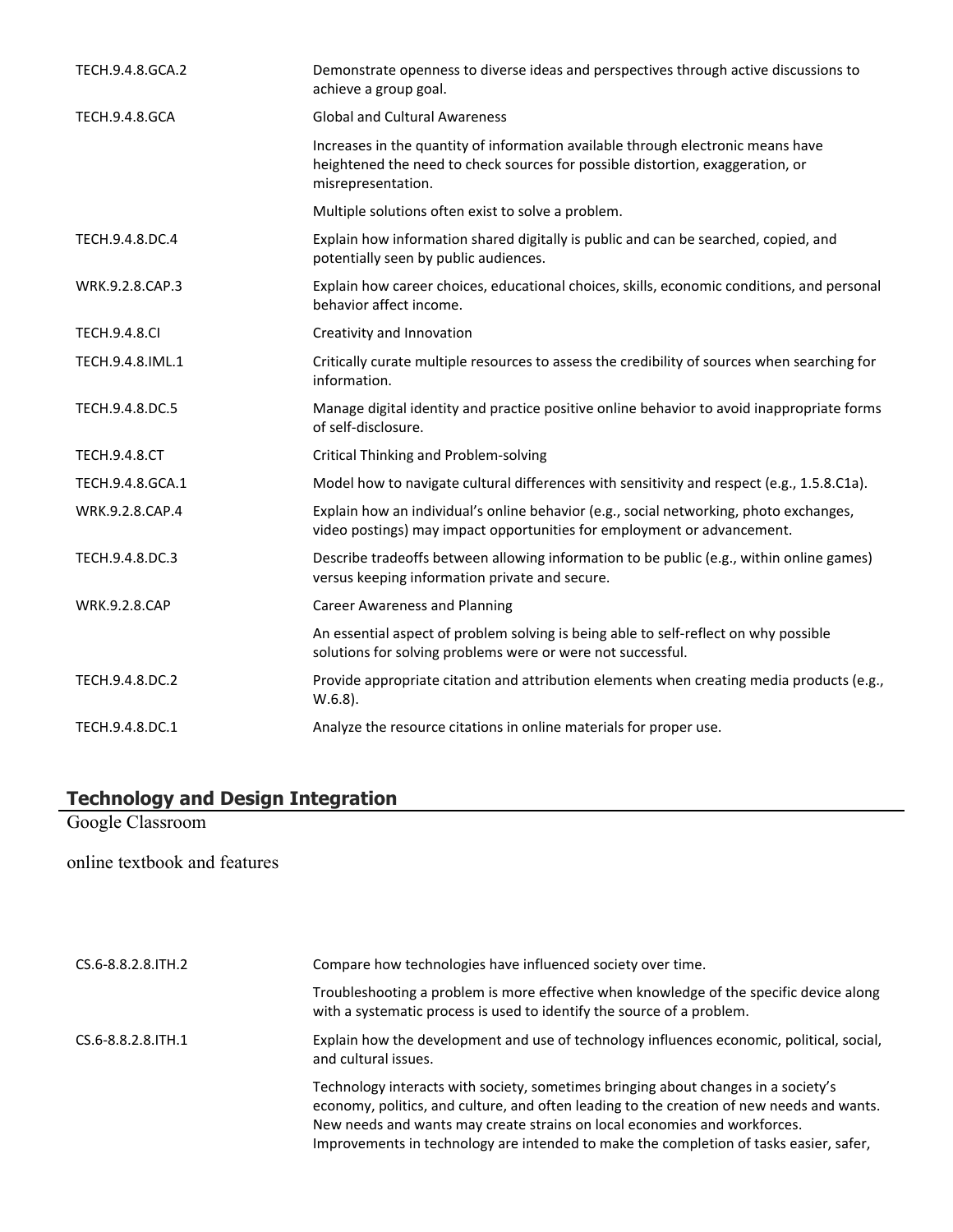|                   | and, or more childrent.                                                                                                                 |
|-------------------|-----------------------------------------------------------------------------------------------------------------------------------------|
| CS.6-8.8.1.8.CS.4 | Systematically apply troubleshooting strategies to identify and resolve hardware and<br>software problems in computing systems.         |
| $CS.6-8.$ ITH     | Interaction of Technology and Humans                                                                                                    |
|                   | Economic, political, social and cultural aspects of society drive development of new<br>technological products, processes, and systems. |

and/or more efficient.

#### **Interdisciplinary Connections**

| LA.RH.6-8.1  | Cite specific textual evidence to support analysis of primary and secondary sources.                                                                                 |
|--------------|----------------------------------------------------------------------------------------------------------------------------------------------------------------------|
| LA.RH.6-8.2  | Determine the central ideas or information of a primary or secondary source; provide an<br>accurate summary of the source distinct from prior knowledge or opinions. |
| LA.RH.6-8.4  | Determine the meaning of words and phrases as they are used in a text, including<br>vocabulary specific to domains related to history/social studies.                |
| LA.RH.6-8.7  | Integrate visual information (e.g., in charts, graphs, photographs, videos, or maps) with<br>other information in print and digital texts.                           |
| LA.RH.6-8.10 | By the end of grade 8, read and comprehend history/social studies texts in the grades 6-8<br>text complexity band independently and proficiently.                    |

#### **Differentiation**

**Differentiation** 

- **Support a Discussion** Provide note cards and a copy of Visual 15E while students discuss the Critical Thinking Question. Have groups circle the belief they have chosen and write down three or more reasons. Have each group member select one reason to share, writing it down on his or her note card. Pair each group with a group that has chosen a different belief, and have groups share their reasons. Encourage the two paired groups to ask clarifying questions of each other. Then facilitate the class discussion as outlined in the activity procedures.
- **Provide Sample Sentences** For the Processing activity, change the word *Hinduism* to *Hindu* and require only four Key Content Terms. Fill in a few letters of the acrostic poem ahead of time (see samples below). Leave blanks in place of the italicized words, for students to fill in the Key Content Terms.

**H**indus built beautiful temples to express their love for *(their deities)*.

**I**

**N**onviolence is one effect of the Hindu belief in *(dharma)*.

**D**

**U**nder Hinduism, *(karma)* is made up of all the good and evil that a person has done.

**Conduct a Prewriting Activity** Use the word *Hindu* as the base for the acrostic poem. Have students find and highlight words in their Reading Notes that begin with each of the letters in the word *Hindu*. Encourage students to write sentences, but allow them to use words or phrases. Provide students with a list of sample words and phrases to use in their acrostics. Examples are given below. **H**induism began . . .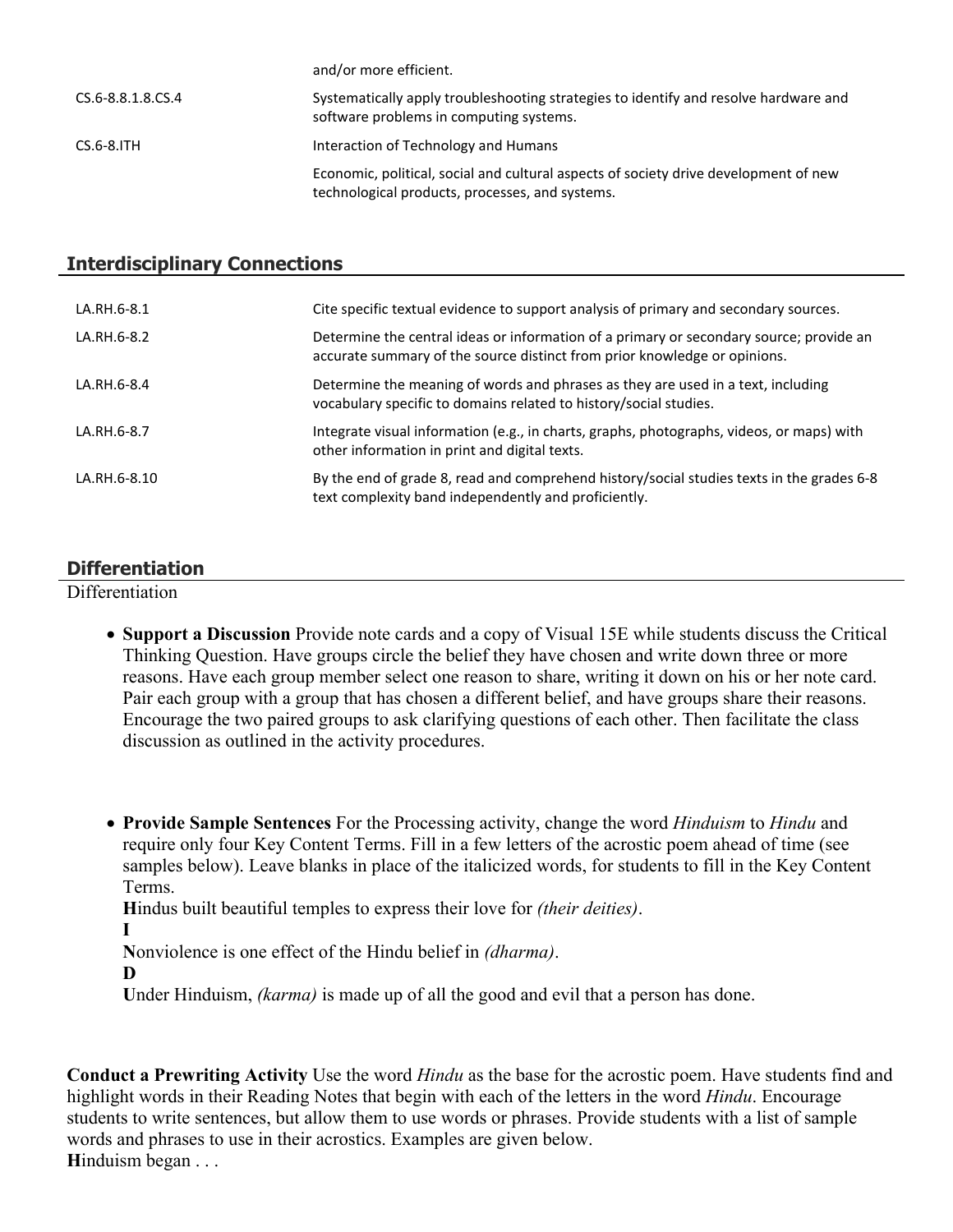**I**n ancient India, . . . Not just one deity . . . **D**harma stands for . . . Under the law of karma, ...

**Add Poem Requirements** For the Processing activity, give students the following additional requirements for completing the acrostic poem.

- Add these terms to your poem: Sanskrit, *Ramayana*, nonviolence, reincarnation, pilgrimage, meditation.
- Try to add rhyme and/or rhythm to your lines.

**Create Thematic Maps** Have students work in pairs or small groups to research and create thematic maps about Hinduism.

#### **Modifications & Accommodations**

Refer to QSAC EXCEL SMALL SPED ACCOMMOCATIONS spreadsheet in this discipline.

## **Modifications and Accommodations used in this unit:**

Utilize IEP and 504 accommodations

#### **Benchmark Assessments**

 **Benchmark Assessments** are given periodically (e.g., at the end of every quarter or as frequently as once per month) throughout a school year to establish baseline achievement data and measure progress toward a standard or set of academic standards and goals.

#### **Schoolwide Benchmark assessments:**

Aimsweb benchmarks 3X a year

Linkit Benchmarks 3X a year

#### **Additional Benchmarks used in this unit:**

sentence construction

paragraph writing

Acrostic Poem writing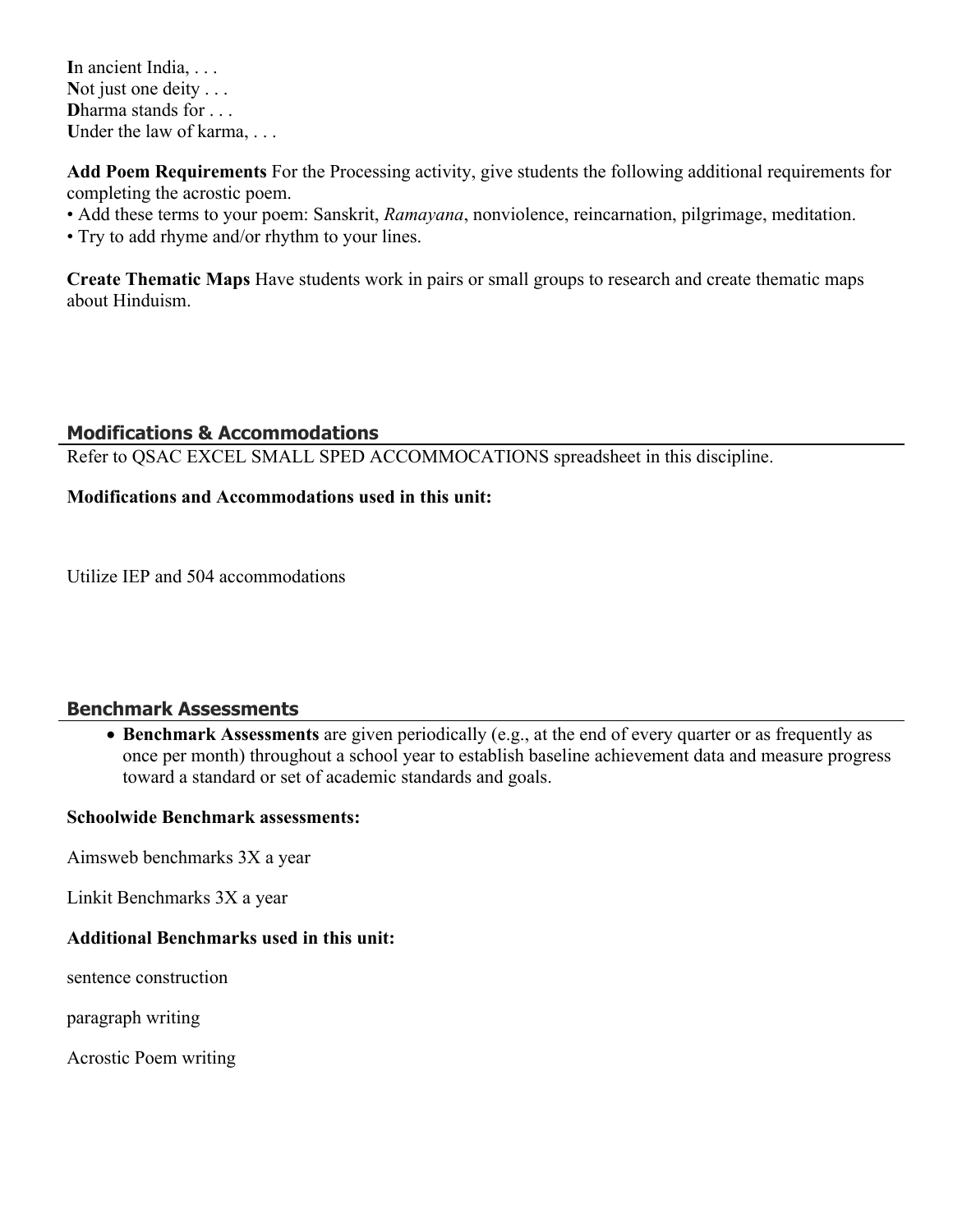#### **Formative Assessments**

 Assessment allows both instructor and student to monitor progress towards achieving learning objectives, and can be approached in a variety of ways. **Formative assessment** refers to tools that identify misconceptions, struggles, and learning gaps along the way and assess how to close those gaps. It includes effective tools for helping to shape learning, and can even bolster students' abilities to take ownership of their learning when they understand that the goal is to improve learning, not apply final marks (Trumbull and Lash, 2013). It can include students assessing themselves, peers, or even the instructor, through writing, quizzes, conversation, and more. In short, formative assessment occurs throughout a class or course, and seeks to improve student achievement of learning objectives through approaches that can support specific student needs (Theal and Franklin, 2010, p. 151).

#### **Formative Assessments used in this unit:**

See assessment in lesson plans above.

## **Summative Assessments**

**Summative assessments** evaluate student learning, knowledge, proficiency, or success at the conclusion of an instructional period, like a unit, course, or program. Summative assessments are almost always formally graded and often heavily weighted (though they do not need to be). Summative assessment can be used to great effect in conjunction and alignment with formative assessment, and instructors can consider a variety of ways to combine these approaches.

#### **Summative assessments for this unit:**

See assessments in lesson plans above

# **Instructional Materials**

History Alive! textbook series

See materials listed in lesson plans above.

<http://www.mitchellteachers.org/WorldHistory/IndiaUnit/AncientIndiaVideosMain.htm>

#### **Standards**